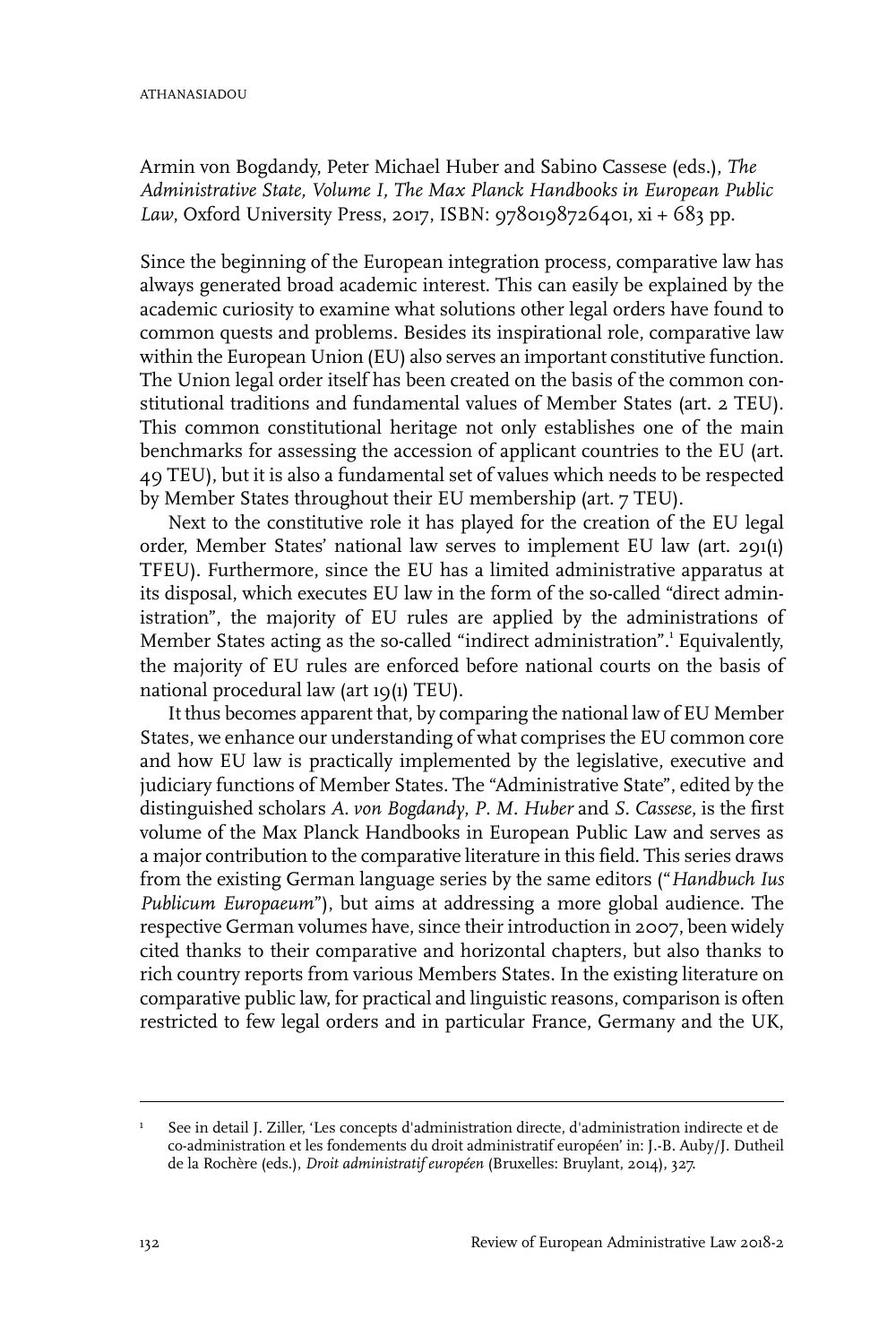which have widely influenced other European countries.<sup>2</sup> The "*Handbuch Ius Publicum Europaeum*" has been one of the few comparative endeavours whose scope went far beyond these legal orders.<sup>3</sup> The English series maintains this broad approach, while aiming to enrich the existing comparative experience by addressing contemporary challenges, notably the transformations in law triggered by the financial and migration crisis, as well as by the ongoing "rule of law crisis" in several Member States.

The first chapter of the book inspirationally justifies the need for investing in comparative law, sets out the approach of the series and defines the understanding of "European Public Law" as encompassing not only the law of the European Union but also the European Convention of Human Rights and the domestic public laws of European States. In the subsequent chapter, *A. von Bogdandy* and *S. Hinghofer-Szalkay* engage with the literature attempts already advanced in the 17<sup>th</sup> and 18<sup>th</sup> centuries under the concept of a "*ius publicum* europaeum", assessing their heritage for today's research. These first two chapters seem to function as an introduction to the whole series and not exclusively to the first volume.

The role of introducing the concept of "the administrative state", the theme of the first volume, is undertaken by *S. Cassese* in the third chapter, who compares the different national concepts, their reciprocal influence and evolution in a globalised legal space. This chapter already provides a synthesis of the different legal models in Europe. Building on this understanding of the "administrative state in Europe", the subsequent chapter by *J. Nowak* examines the idea of state ("*Staatsidee*") from the American common-law perspective.

The following nine chapters are country reports from Austria, France, Germany, Greece, Hungary, Italy, Spain, Switzerland and the United Kingdom. It would have facilitated the reader if one of the introductory chapters of the book explained the structure of the volume and also the main themes or questions which the country reports engage with. Nonetheless, it becomes apparent from

For a systemisation of (most of) the EU national legal orders on the basis of the influence on them by the French, German or British legal traditions see M. Fromont, *Droit administratif* 2 *des États européens* (Presses Universitaires de France, 2006); see also E. Schmidt-Aßmann & S. Dagron, *Deutsches und französisches Verwaltungsrecht im Vergleich ihrer Ordnungsideen* (ZaöRV, 2007), 395; P. Birkinshaw, *European Public Law* (Kluwer, 2014).

J. Schwarze, *Europäisches Verwaltungsrecht*, (Baden-Baden: Nomos, 2005); M. Fromont, *Droit administratif des Étatseuropéens* (Presses Universitaires de France 2006); J.-P. Schneider(Hrsg.), 3 *Verwaltungsrecht in Europa* Vol.I, (V&R Unipress, 2007) and Vol.II(V&R Unipress, 2009); T. von Danwitz, *Europäisches Verwaltungsrecht*, (Berlin-Heidelberg: Springer, 2008); A. Glaser, *Die Entwicklung des Europäischen Verwaltungsrechts aus der Perspektive der Handlungsformenlehre* (Tübingen: Mohr Siebeck, 2013); J.-B. Auby & J. Dutheil de la Rochère (Hrsg.), *Traité de droit administratif européen* (Bruxelles: Bruylant, 2014); S. Rose-Ackerman & P. Lindseth/B. Emerson (eds.), *Comparative Administrative Law* (Cheltenham: Edward Elgar Publishing, 2017). For a wide comparison but only on the theme of public contracts see R. Noguellou & U. Stelkens (eds.), *Droit comparé des Contrats Publics* (Bruxelles: Bruylant, 2010).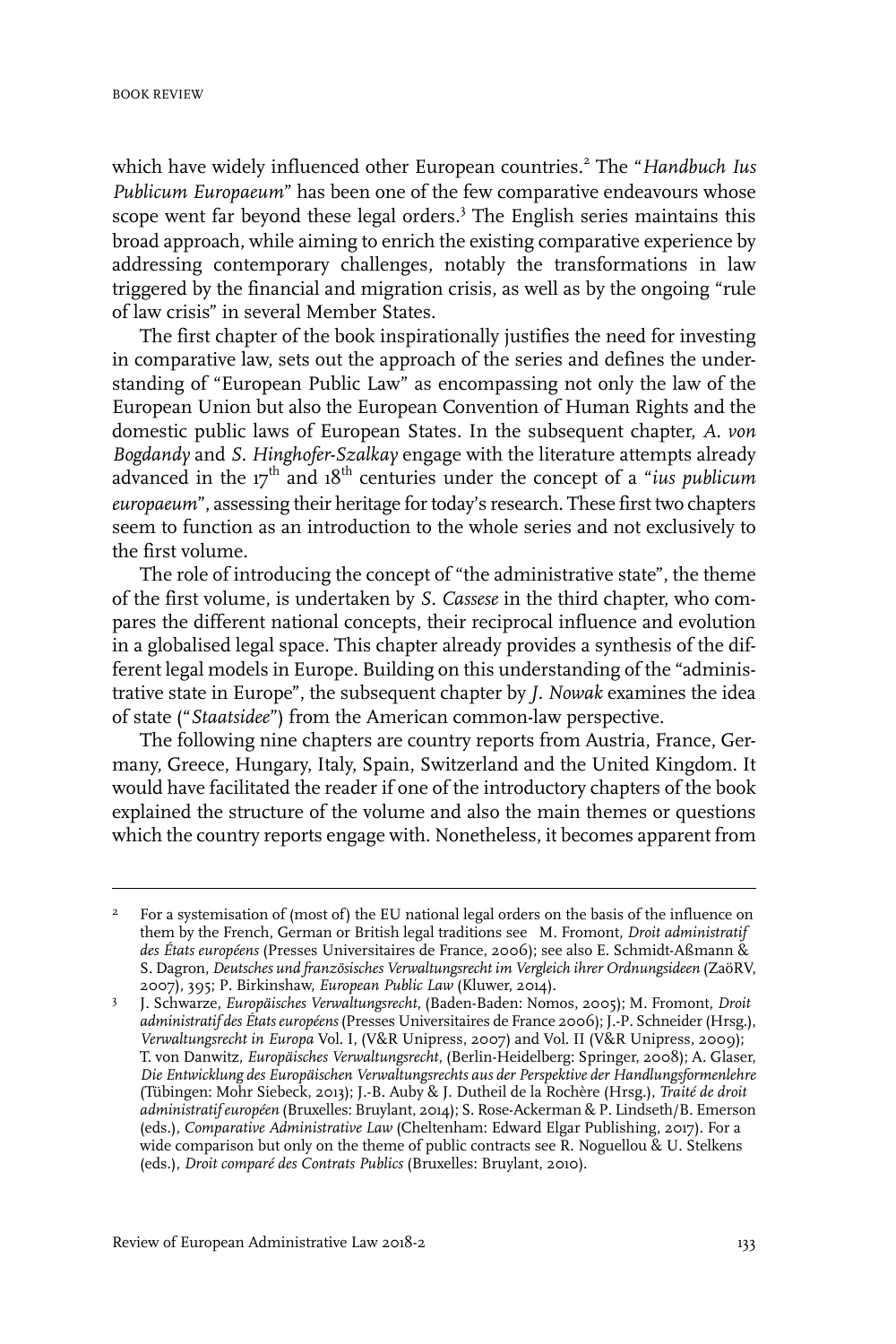the headlines of each report that the aim is to examine the genesis and evolution of the administrative state in the respective legal order and develop a conceptual definition of it.

These country-specific chapters are very informative and their authors have not only undertaken a mere description of rules and practices, but further engaged in a conceptualisation of fundamental notions in the respective legal order. They do not seem to strictly follow a specific questionnaire or to always focus on the exact same issues, which gives the authors more freedom and creative space; however, it renders the immediate comparison among the different country specific chapters more difficult. As regards the country selection, Sweden, Poland and Portugal are not included in the volume even though they are represented in the respective German series. None of the country reports in the English version represents the Scandinavian legal traditions, despite their significant contribution to the formation of European administrative law, in particular the concept of administrative transparency and the institution of the Ombudsman. A contribution on Poland would have also been useful, since the Member State's current "rule of law crisis" has generated wide interest in its public law structures. A more complete picture would have been enabled through the inclusion of a contribution from the Baltic (Estonia, Latvia or Lithuania) and the Balkan geographical regions (e.g. Bulgaria or Romania).

A very interesting common thread which derives from the country-specific chapters is the varying criteria for determining whether a rule or a legal relationship belongs to public or private law. Certain country reports define administrative law as the law implemented by administrative authorities (e.g. France, Austria), irrespective of the content of the law, whereas others focus on the special nature of public law governing the exercise of public powers and thus, by extension, "subordinate relationships" (e.g. Greece, Spain). Irrespective of which criterion they follow, many country reports conclude a lack of dogmatical clarity on the dividing line between administrative and private law in the respective country (e.g. France, Germany, Italy, Switzerland). The UK report forms an interesting contrast by describing the lack of a formal public-private divide in the common law logic.

The subsequent five chapters are of a horizontal-comparative nature and analyse the divide between constitutional and administrative law (*L. Heuschling*), the concept of statehood (*G. Biaggini*), the different types of administrative law in Europe (*M. Fromont*), the current transformations of the administrative law (*J. B. Auby*) and its Europeanisation (*M. Bobek*). All these comparative chapters are drafted by leading experts in comparative research and succeed in providing the necessary depth and nuances while offering a very concise overall picture. They each form very enriching, self-contained contributions, in the sense that none of them functions as a mere synthesis of the preceding country reports. The only drawback of this approach is that there is no clear dialogue between the country reports and the comparative chapters. The latter make cross references to the country reports only to a limited extent compared to other sources,